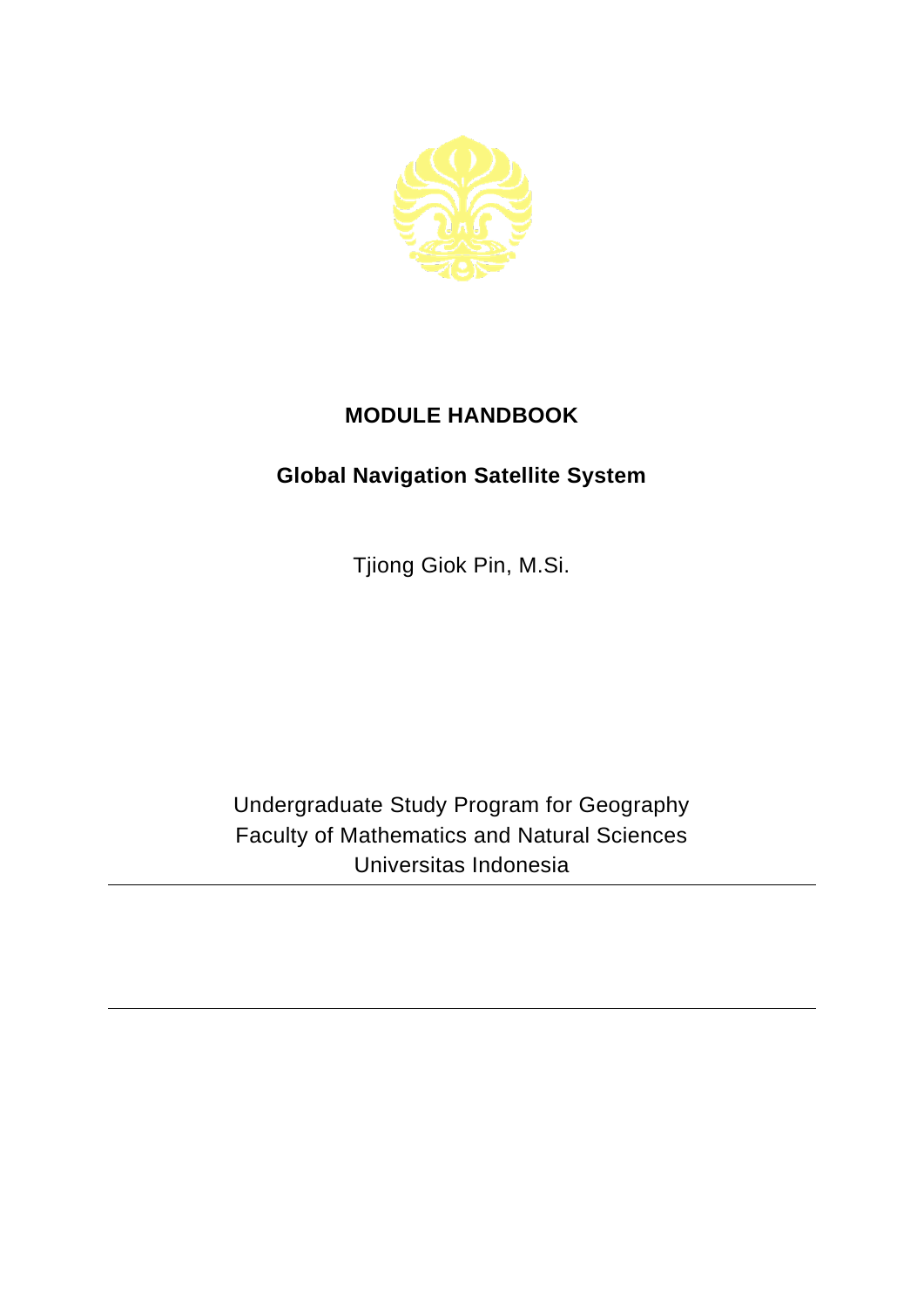| Module designation                                                 | <b>Global Navigation Satellite System</b>                                                                                                                                                                                                                                                                                                                                                                                                                                                                                                                                                                                                                                                                                                                                       |
|--------------------------------------------------------------------|---------------------------------------------------------------------------------------------------------------------------------------------------------------------------------------------------------------------------------------------------------------------------------------------------------------------------------------------------------------------------------------------------------------------------------------------------------------------------------------------------------------------------------------------------------------------------------------------------------------------------------------------------------------------------------------------------------------------------------------------------------------------------------|
| Semester(s) in which the module is<br>taught                       | Fifth (5th) Semester                                                                                                                                                                                                                                                                                                                                                                                                                                                                                                                                                                                                                                                                                                                                                            |
| Person responsible for the module                                  | Tjiong Giok Pin, M.Si.                                                                                                                                                                                                                                                                                                                                                                                                                                                                                                                                                                                                                                                                                                                                                          |
| Lecturer                                                           | Tjiong Giok Pin, M.Si.<br>1.<br>Riza Putera Syamsuddin, M.Si.<br>2.<br>3.                                                                                                                                                                                                                                                                                                                                                                                                                                                                                                                                                                                                                                                                                                       |
| Language                                                           | Bahasa Indonesia                                                                                                                                                                                                                                                                                                                                                                                                                                                                                                                                                                                                                                                                                                                                                                |
| Relation to curriculum                                             | Elective                                                                                                                                                                                                                                                                                                                                                                                                                                                                                                                                                                                                                                                                                                                                                                        |
| Teaching methods                                                   | Student-centered Learning and combination with Cooperative Learning                                                                                                                                                                                                                                                                                                                                                                                                                                                                                                                                                                                                                                                                                                             |
| Workload (incl. contact hours, self-<br>study hours)               | Lectures: 100 minutes per week per semester<br>1.<br>Assignment: 120 minutes per week per semester<br>2.<br>Independent study: 120 minutes per week per semester<br>3.<br>Minutes x weeks x semester: 340 x 14 x 1 = 4760 minutes per<br>4.<br>semester<br>5.<br>Midterm Examination: 100 minutes per semester<br>Final Examination: 100 minutes per semester<br>6.<br>Total workload per semester: 4950 minutes / 82 hours 40 minutes<br>7.                                                                                                                                                                                                                                                                                                                                    |
| Credit points                                                      | $2$ (Two)                                                                                                                                                                                                                                                                                                                                                                                                                                                                                                                                                                                                                                                                                                                                                                       |
| Required and recommended pre-<br>requisites for joining the module | Geographic Information System<br>1.                                                                                                                                                                                                                                                                                                                                                                                                                                                                                                                                                                                                                                                                                                                                             |
| Module objectives/intended learn-<br>ing outcomes                  | The Global Navigation Satellite System course is given to second level<br>students in the third semester. The purpose of the course is to<br>understand the concept of satellite navigation and its application for<br>mapping the phenomenon of physical, social geography, to applications<br>on remote sensing and geographic information systems                                                                                                                                                                                                                                                                                                                                                                                                                            |
| Content                                                            | Basic Concepts of Surveys and Mapping Using Navigation Satellite<br>1.<br>Systems<br>History of navigation satellite systems and mapping using<br>2.<br>navigation satellite systems<br>Explain the concept of mapping using a navigation satellite system<br>3.<br>Use navigation satellite system on smartphones<br>4.<br>5.<br>Describe the type of navigation satellite and location such as GPS,<br>Glonass, Beidou, QZss, Galileo and other satellites<br><b>GNSS concept</b><br>6.<br>Mapping applications in various fields (physical geography)<br>7.<br>Mapping applications in various fields (human geography or<br>8.<br>regional development)<br>Mapping applications on various fields of geographic information<br>9.<br>system applications and remote sensing |
| <b>Examination forms</b>                                           | $\overline{\phantom{a}}$                                                                                                                                                                                                                                                                                                                                                                                                                                                                                                                                                                                                                                                                                                                                                        |
| Study and examination require-<br>ments                            | Individual Score (25%)<br>1.<br>Group and Presentation Score (15%)<br>2.<br>Mid Examination (30%)<br>3.<br>Final Examination (30%)<br>4.                                                                                                                                                                                                                                                                                                                                                                                                                                                                                                                                                                                                                                        |